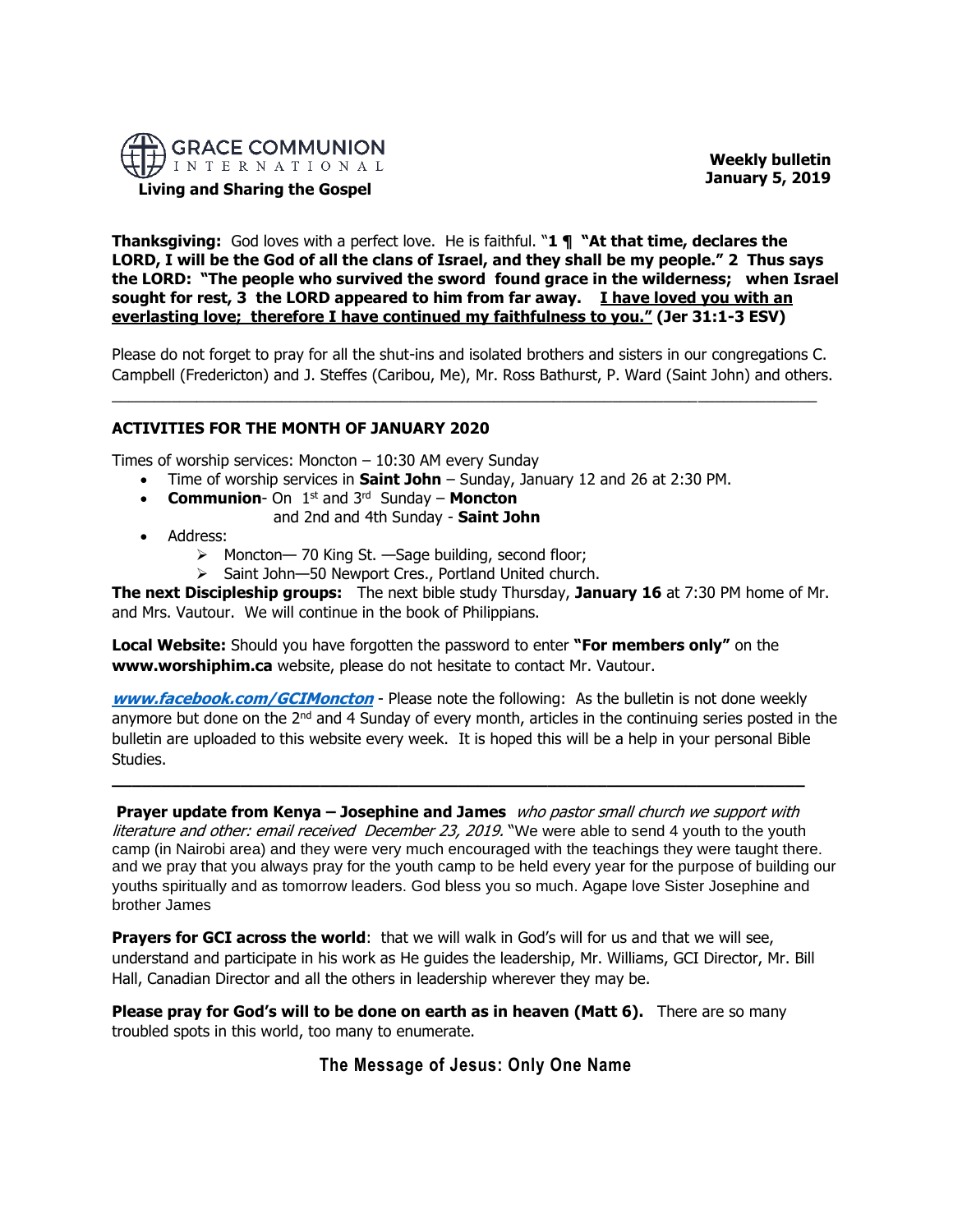Many Christians believe that all people who do not accept the gospel before they die are eternally lost and without hope. On one hand, Christians believe that by the Son of God all things were created **[\(Colossians 1:16](https://biblia.com/bible/niv/Col%201.16)**), by the Son's word all things are held in being (**[Hebrews 1:3](https://biblia.com/bible/niv/Heb%201.3)**), and that through the Son's human birth, death and resurrection all things are reconciled to God (**[Colossians 1:20](https://biblia.com/bible/niv/Col%201.20)**). Yet, on the other hand, many have the idea that the blood of Christ cannot reconcile humans who die before coming to faith.

At the end of the age, God will gather all the living and the dead before the heavenly throne of Christ for judgment. The righteous will receive eternal glory, and the wicked will be condemned to the lake of fire. We believe that in Christ the Lord makes gracious and just provision for all, even for those who at death appear not to have believed the gospel.

The Bible is very plain that only in Jesus Christ is there salvation at all (**[Acts 4:12](https://biblia.com/bible/niv/Acts%204.12)**). Human religions do not lead to salvation. Only in the Triune God (Father, Son and Holy Spirit), who creates, redeems, sustains and rules all things, is there forgiveness of sin, healing of minds, redemption and eternal life. The question we are dealing with in this article is whether the Bible says that a person must confess Christ before he or she dies or else be condemned.

### **Lazarus and the rich man**

Two passages are sometimes interpreted as proving that all who die without having come to faith are automatically damned. Let's begin with the story of Lazarus and the Rich Man, in which Abraham tells the rich man there is a great gulf fixed that keeps people in Hades separate from those who are with Abraham.

It is in **[Luke 16:19-31](https://biblia.com/bible/niv/Luke%2016.19-31)**. Before the story begins, however, we can back up a few **verses** to get an idea of whom Jesus was talking and the subject that prompted him to tell this story. In **verse 14**, we read this: "**The Pharisees, who were lovers of money, heard all this, and they ridiculed him"** (NRSV throughout this article). Jesus was talking to a group of Pharisees, and Luke wants his readers to know that the Pharisees were lovers of money. This is the context of the story. A group of Pharisees who were lovers of money were ridiculing Jesus because of what he was saying.

We have to go back to chapter 15, **verse** 1, to get the whole episode: **"All the tax collectors and sinners were coming near to listen to him. And the Pharisees and the scribes were grumbling and saying, 'This fellow welcomes sinners and eats with them.' So he told them this parable…"**

Then Jesus proceeds to tell them three parables in a row: The Shepherd Who Rejoices Over Finding His Lost Sheep, The Woman Who Rejoices Over Finding Her Lost Coin, and The Father Who Rejoices Over Finding His Lost Son. Jesus tells these three parables in response to the Pharisees and scribes who were disgruntled over the fact that he welcomes sinners and eats with them. These parables push God's grace toward sinners right up the Pharisees' and scribes' disgruntled noses.

Jesus wants them to know that "there is more joy in heaven over one sinner who repents than over ninety-nine righteous persons who need no repentance" (**verse** 7). The remark is not lost on the Pharisees and scribes; they consider themselves righteous and not in need of repentance. Jesus (knowing they are not really righteous) is telling them that heaven is not singing their song.

#### **Money vs. God**

If the first two parables irritate the Pharisees and scribes, the third one, The Father Who Rejoices Over Finding His Lost Son, commonly known as the Prodigal Son, takes the cake. Here is a father who gives unrestrained love and unconditional forgiveness to a son who dishonored him, wasted half his assets and dragged the family name through the mud. It was a scandalous story that trampled on any sense of common decency, dignity and honor. When Jesus finishes telling it, he turns to his disciples and addresses them with yet another story (**[Luke 16:1](https://biblia.com/bible/niv/Luke%2016.1)**). But the Pharisees are still listening (**verse 14**). The moral of this story, Jesus says, is that you cannot serve both money and God; you will find yourself devoted either to the one or to the other, not both (**verse 13**). If you love money, you will not love God. The Pharisees heard everything, but learned nothing. Instead of repenting so that there might be joy in heaven, they ridiculed Jesus. His words were utter foolishness to them, because they were lovers of money (**verse** 14). Responding to their ridicule, Jesus says, "You…justify yourselves in the sight of others; but God knows your hearts; for what is prized by human beings is an abomination in the sight of God" (**verse 15**). He points out that the law and the prophets stand as witnesses that the kingdom of God has arrived and that everyone is urgently piling into it (**verses** 16-17). His implied message: "Because you prize the things of humans, not the things of God, you are rejecting God's urgent summons to enter his kingdom, which can be done only through me."

## **A tale of unbelief**

Now, as the coupe de grace, he tells the story of Lazarus and the Rich Man. There are three characters in the story: the rich man (representing the Pharisees who love money), the miserable beggar Lazarus (representing a class of people despised by the Pharisees), and Abraham (whose bosom or lap was a Jewish figure of comfort and peace in the afterlife).

The point Jesus is making is the same point he has been making all along: You consider yourselves the high and mighty blessed of God, but the truth is you love money and hate God—that is why you are so bothered that I spend my time in fellowship with sinners, this is why you despise other people and will not humble yourselves and believe in me and find true riches.

Back to the story: The beggar dies. But then, without missing a beat, Jesus again pokes the Pharisees in the eye by saying he "was carried away by the angels to be with Abraham" (**verse 22**). This is, as usual with Jesus' stories, exactly the opposite of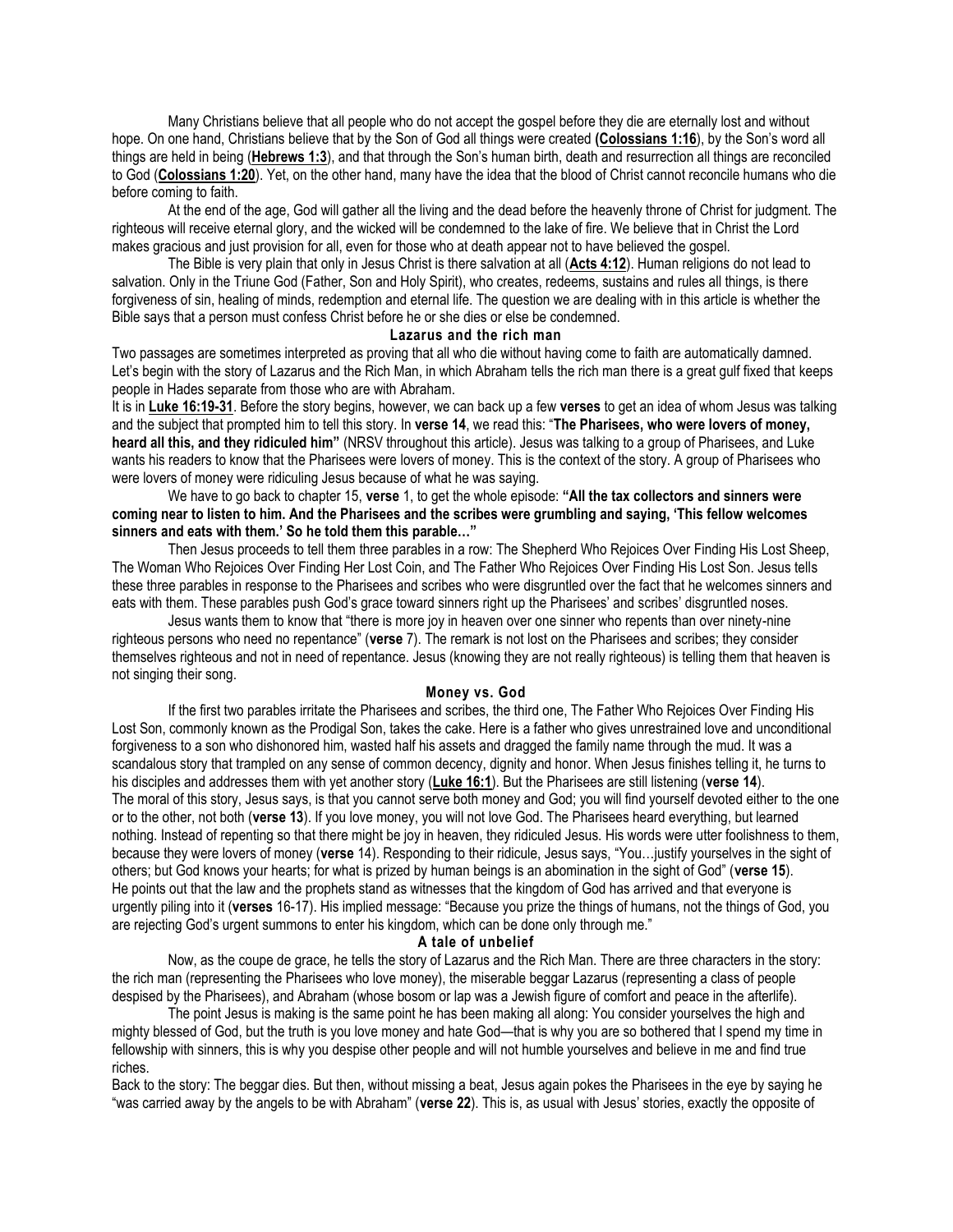what the Pharisees expected would happen to a man like Lazarus. Such people were poor and diseased beggars because they were under God's curse, the Pharisees assumed, and therefore it is only natural that such people go to be tormented in Hades when they die. "Not so," says Jesus. "Your worldview is upside down. You know nothing of my Father's kingdom. Not only are you wrong about how my Father feels about the beggar, but you are wrong about how my Father feels about you."

Jesus completes the turnabout by telling them that the rich man also died and was buried, but he, rather than the beggar, is the one who finds himself being tormented in Hades. From his torments in Hades, the rich man looked up and saw Abraham far off with none other than Lazarus by his side. He cries out, "Father Abraham, have mercy on me, and send Lazarus to dip the tip of his finger in water and cool my tongue; for I am in agony in these flames" (**verses** 23-24). But Abraham tells him the way things stand. "All your life you loved riches and had no time for the likes of Lazarus. But I do have time for the likes of Lazarus, and now he is with me, and you have nothing."

Then comes the out-of-context proof text: "Besides all this, between you and us a great chasm has been fixed, so that those who might want to pass from here to you cannot do so, and no one can cross from there to us" (**[Luke 16:26](https://biblia.com/bible/niv/Luke%2016.26)**). Have you ever wondered why anybody could possibly want to pass from "here to you?" It is obvious why someone might want to cross from "there to us," but from "here to you" makes no sense. Or does it? Abraham began his words to Lazarus by addressing him as "child," then points out to him that not even those who might want to get to him are able to because of the great chasm.

### **The Bridge across the chasm**

There is one who crosses chasms for the sake of sinners. "God so loved the world that he gave his only Son, so that everyone who believes in him may not perish but may have eternal life" ([John 3:16](https://biblia.com/bible/niv/John%203.16)). God gave his Son for sinners, not just for sinners like Lazarus, but for sinners like the rich man, too. But the rich man doesn't want the Son of God. The rich man wants what he always wanted — his own comfort at the expense of others, which is exactly the opposite of what the Son of God wants. Jesus' condemnation of the unbelief of the Pharisees in this story concludes with the rich man arguing that if someone would warn his brothers, they would not come into the place where he was. "They have Moses and the Prophets; they should listen to them," Abraham tells him. (Remember Jesus' statements in **verses** 16-17? The Law and Prophets are a testimony to him. See **[John 5:45-47](https://biblia.com/bible/niv/John%205.45-47)** and **[Luke 24:44-47](https://biblia.com/bible/niv/Luke%2024.44-47)**.)

"No, Father Abraham, but if someone goes to them from the dead, they will repent" (**[Luke 16:30](https://biblia.com/bible/niv/Luke%2016.30)**). "He said to him, 'If they do not listen to Moses and the prophets, neither will they be convinced even if someone rises from the dead'" (**verse 31).** And they didn't. The Pharisees conspired with the scribes and the chief priests to have Jesus crucified, conspired to have soldiers lie about his resurrection (**[Matthew 27:62-66](https://biblia.com/bible/niv/Matt%2027.62-66)**), and proceeded to persecute and kill those who became believers.

There is a bridge across the chasm, the bridge across all chasms. The bridge is Jesus. But the rich man (the Jewish religious leaders who constantly oppose Jesus) is not interested in putting his faith in Jesus. Permit me to paraphrase Abraham's reply to the rich man:

Look, friend, you refuse to come to Christ, so there is no place left for you but right where you are. You won't even admit that you need forgiveness. You still want exactly what you always wanted — everybody else zipping around waiting on you hand and foot. You can't get over here because you won't go anyplace where you're no better than old Laz the bum. We can't get where you are to help you because you are nowhere. You made your own chasm to separate yourself from who you are in Christ because you won't come to him to have life.

You still think like you always thought — that you are something special and Laz here is a nobody, the dirt under your sandals. Now you're still so convinced you've got it all together that you can't even see that you've been the nobody all along and Laz the loser is the one who's "in like Flint" with me. Well, you've still got just what you've always had — nothing — nothing that matters, anyway.

What's that? Now you want Laz to run some errands to warn others like you? Are you kidding? They won't listen. They've got Moses and the Prophets who told them Messiah would come. If they won't listen to them, you think they're going to listen to Laz? Forget about it. What's that? If someone comes back from the dead they'll listen to him? Oh really? Well, guess what? That's just what Jesus did, came back from the dead, and yet there you are, over there in Nowhereland because you won't put your trust in him.

Even if you don't like my interpretation of this passage, you still have to admit one thing: it is bad business to base a doctrine on one **verse** alone, and especially on one in a story designed to make a different point altogether. This story is primarily about the refusal of the Jewish leaders to believe in Jesus and the willingness of others to do so, and secondarily about the reversal of common assumptions about riches being a sign of God's favor.

It is not there to paint us a portrait of heaven and hell. It is a parable of judgment against the unbelieving Israelite leadership and the unkind rich, using common Jewish imagery of the afterlife (Hades and "being with Abraham") as a literary backdrop to make the point. In other words, Jesus was not commenting on the validity of Jewish imagery of the afterlife; he was simply using that imagery as scenery for his story.

Jesus was not satisfying our itching curiosities about what heaven and hell must be like. He was in the business of filling us in on God's secrets (**[Romans 16:25;](https://biblia.com/bible/niv/Rom%2016.25) [Ephesians 1:9](https://biblia.com/bible/niv/Eph%201.9)**, etc.), the mystery of the ages (**[Ephesians 3:4-5](https://biblia.com/bible/niv/Eph%203.4-5)**)—that in him, Christ, God has always been reconciling the world to himself (**[2 Corinthians 5:19](https://biblia.com/bible/niv/2%20Cor%205.19)**). Our preoccupation with otherworldly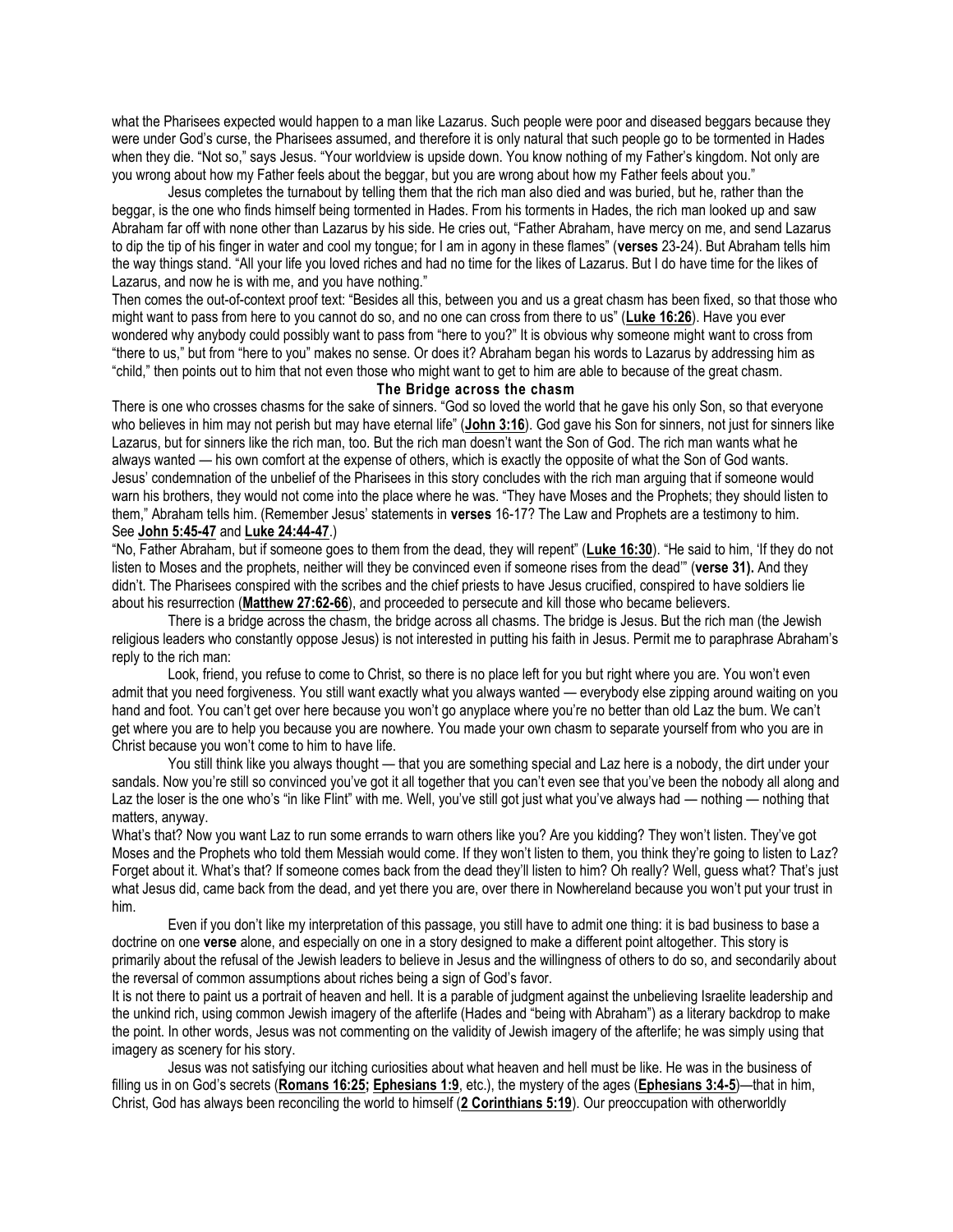geographical trivia leads us away from the point missed by the rich man in the story: Believe in the One who came back from the dead.

#### **Who is lost?**

None are lost but those who will not trust in Christ. Since God made the world and called it good (Genesis 1), and calls humanity "very good" (**verse 31**), and since God loves the world and sent his Son that whoever would believe in him would enter into life (**[John 3:16](https://biblia.com/bible/niv/John%203.16)**), it is not unreasonable to conclude that God will provide an opportunity for every person to respond to the gospel, and since most people die before they hear the gospel, it is not unreasonable to conclude that God will also provide such an opportunity for them even if it is after they die.

You might say, "Maybe it is not unreasonable, but that does not make it true." You are right about that. But the Word of God is true, and the Word of God is good news for humanity. Whatever is God's will for humanity, is good for humanity. God has demonstrated his will for humanity by sending Jesus Christ. His will is not that the world be condemned, but that it be saved (**[John 3:17](https://biblia.com/bible/niv/John%203.17)**).

"I admit it doesn't seem fair that people who don't hear the gospel before they die are damned, but just because something doesn't seem fair to us doesn't mean it isn't fair in God's sight. If God wants to save only a few, that is his prerogative. After all, the damned are only getting what they deserve!"

We don't argue with that. Certainly, if God wanted to, he could do things that way. We simply argue that the Bible does not reveal God that way. It reveals God in Christ as 1) graciously and faithfully purchasing the reconciliation of all people (**[1 John 2:2](https://biblia.com/bible/niv/1%20John%202.2)**), and 2) graciously desiring the salvation of all people (1 **[Timothy 2:3-4](https://biblia.com/bible/niv/1%20Tim%202.3-4)**).

### **Deep current of Scripture**

The deep current of Scripture is the gospel. Scripture exists, we could even say, as testimony to the gospel. The Bible is the Spirit-inspired revelation of God's Word of redemption and salvation by his grace through faith in his Son made flesh for our sakes, Jesus Christ.

The Bible, this testimony of God's good news to humans, reveals God the way he really is: the God of creation, redemption and salvation. The Bible, inspired by the Holy Spirit, shows us that God loves his creation, a creation over which he is sovereign and almighty, and that he loves the people he has created. He made his creation, including humanity, very good, and because humanity botched itself by going into its own God business, he also, in Christ from the foundation of the world [\(1 Peter 1:20\)](https://biblia.com/bible/niv/1%20Pet%201.20), reconciled his creation to himself (**[Romans 5:10](https://biblia.com/bible/niv/Rom%205.10)**).

The Bible tells us that God longs for humans to repent and to turn to him (**[Acts 17:20;](https://biblia.com/bible/niv/Acts%2017.20) [2 Peter 3:9](https://biblia.com/bible/niv/2%20Pet%203.9)**). He wants them to know him and experience him for who he really is as their Creator, Deliverer, Redeemer, Father and Friend. He wants them to dwell eternally in him and with him.

The apostle Peter wrote: "The Lord is not slow about his promise, as some think of slowness, but is patient with you, not wanting any to perish, but all to come to repentance" **[\(2 Peter 3:9](https://biblia.com/bible/niv/2%20Pet%203.9)**). This is how the Spirit consistently reveals God as feeling and thinking about the people he has made. He made them in his image; they became sinners, alienated from him, and he, loving them intensely even in their sins (**[Romans 5:6-8](https://biblia.com/bible/niv/Rom%205.6-8)**), has forgiven and redeemed them through the blood of his Son (**[John](https://biblia.com/bible/niv/John%2012.32)  [12:32;](https://biblia.com/bible/niv/John%2012.32) [1 John 2:2](https://biblia.com/bible/niv/1%20John%202.2)**).

### **The Judge is the Savior**

"You said there is another passage that is sometimes used to prove that those who die without knowing the gospel are automatically damned."

Thanks for the reminder. The second passage is this: "Just as it is appointed for mortals to die once, and after that the judgment, so Christ, having been offered once to bear the sins of many, will appear a second time, not to deal with sin, but to save those who are eagerly waiting for him" (**[Hebrews 9:27-28\)](https://biblia.com/bible/niv/Heb%209.27-28)**.

The only way to read into this passage the idea of automatic damnation for all who die without the gospel is to begin with that very assumption. In other words, the passage doesn't say that. It doesn't even address that question. It simply says that judgment follows death. It says nothing about what that judgment might include, nor anything about whether God will allow people to trust in him after they die. This passage proves nothing one way or the other about whether the dead are given the gospel.

We are told in **[Acts 17:30-31](https://biblia.com/bible/niv/Acts%2017.30-31)**: "While God has overlooked the times of human ignorance, now he commands all people everywhere to repent, because he has fixed a day on which he will have the world judged in righteousness by a man whom he has appointed, and of this he has given assurance to all by raising him from the dead." Not only will the whole world be judged in righteousness, but the Judge will be none other than the Savior of the world, Jesus Christ.

God doesn't only command all people everywhere (that's everyone) to repent, he does so because he has appointed Jesus, who died for the sins of the whole world (**[1 John 2:2](https://biblia.com/bible/niv/1%20John%202.2)**), to be Judge. If anybody wants assurance that God is serious about all this forgiving and reconciling of all people, all they have to do is notice that he raised the Judge from the dead after the very people who need redemption (that is, all of us) killed him. God will not be thwarted in his faithfulness to his covenant to be our God and we his people.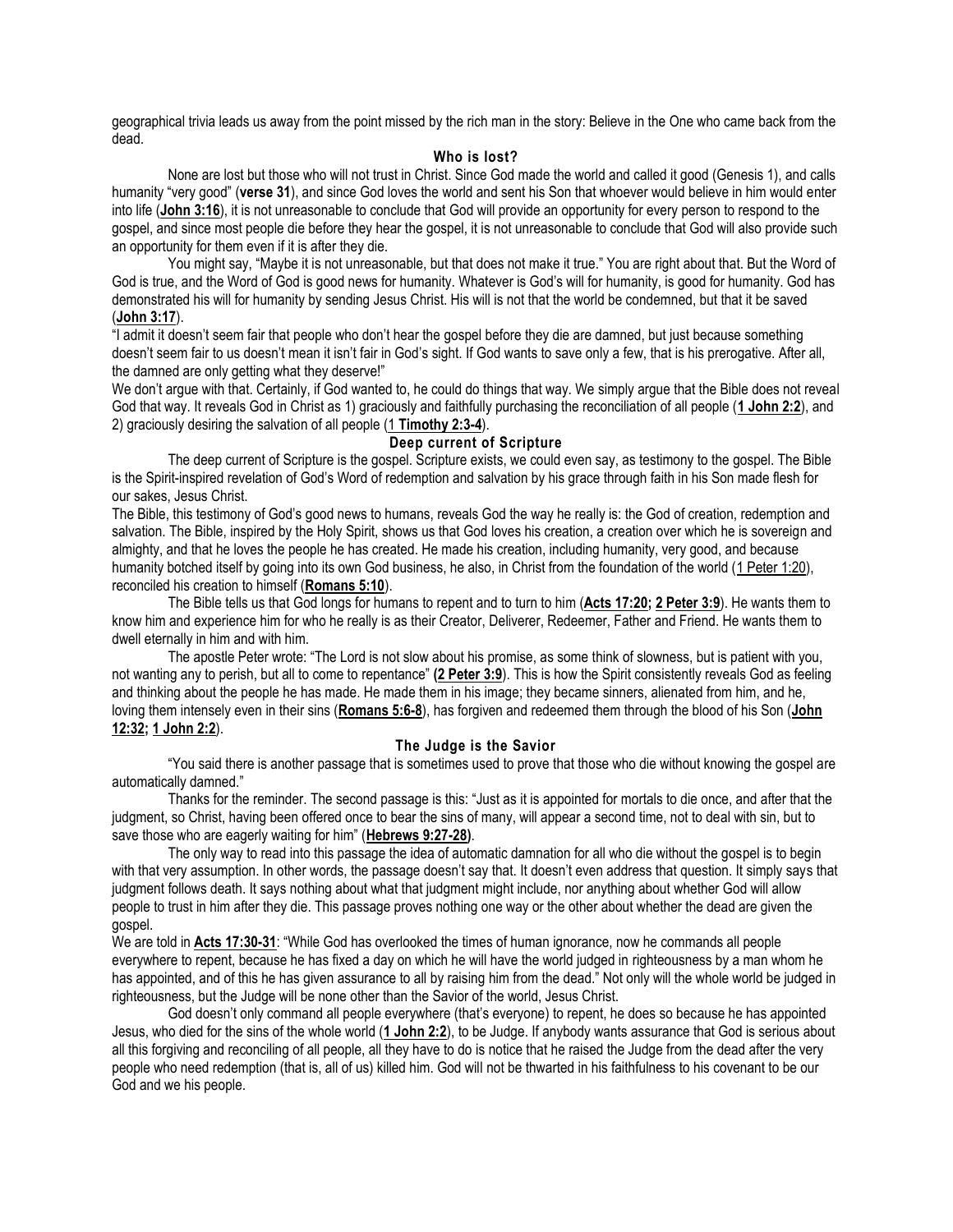**Revelation 20** depicts the Judgment this way: Then I saw a great white throne and the one who sat on it; the earth and the heaven fled from his presence, and no place was found for them. And I saw the dead, great and small, standing before the throne, and books were opened.

Also another book was opened, the book of life. And the dead were judged according to their works, as recorded in the books. And the sea gave up the dead that were in it, Death and Hades gave up the dead that were in them, and all were judged according to what they had done. Then Death and Hades were thrown into the lake of fire. This is the second death, the lake of fire; and anyone whose name was not found written in the book of life was thrown into the lake of fire. (**[Revelation 20:11-15](https://biblia.com/bible/niv/Rev%2020.11-15)**) When the judging is over, every person is either saved or condemned. But first, before any distinction is made, to everyone's surprise, death and hell themselves are thrown into the lake of fire. If I might be allowed to personify death and hell for just a moment, just imagine them sitting there in the heavenly courtroom, barely able to contain their grins, knowing that everybody on trial is guilty as sin. Waiting for the verdicts, their thoughts are delightfully occupied with the cruelty and torture they have in store for this innumerable multitude of sure-to-be-condemned wretches.

Then suddenly, their wicked daydreams are rudely interrupted as strong angels grip their arms and muscle them out of the courtroom to the Judge's own furnace and hurl them screaming into oblivion. A hush falls on the court. What can this mean? With death and hell destroyed, how can anybody remain enslaved by them?

#### **All are judged**

The Bible teaches that there is one and only one way to be saved — by God's grace through faith in Jesus Christ (**[Acts 4:12](https://biblia.com/bible/niv/Acts%204.12)**). As we see from Revelation 20 and other passages, such as **[Matthew 25:31-33](https://biblia.com/bible/niv/Matt%2025.31-33)**, there are only two kinds of people in the final judgment, the saved and the condemned. So what of those who seem never to have had the gospel presented to them before death? Some conclude that such people are automatically doomed for the simple reason that before they died no one told them about the death and resurrection of Jesus.

Consider Paul's statements in **[Romans 10:14-21](https://biblia.com/bible/niv/Rom%2010.14-21)**. Here, Paul highlights the unbelief of Israel by citing the words of the Psalms and of Isaiah. First, he asks a question regarding the hearing of the word of Christ (**verses** 17-18), "But I ask, have they not heard?" His answer: "Indeed they have; for [quoting **[Psalm 10:18](https://biblia.com/bible/niv/Ps%2010.18)**] 'Their voice has gone out to all the earth, and their words to the ends of the world'" (**verse** 18).

Next, Paul quotes Isaiah to illustrate the irony of Israel's unbelief in light of the salvation of the Gentiles: "I have been found by those who did not seek me; I have shown myself to those who did not ask for me" (**verse** 20, quoting **[Isaiah 65:1](https://biblia.com/bible/niv/Isa%2065.1)**). God's word is the decisive word for all time to all humanity; it is not merely the word to those who are contacted by Christian missionaries and evangelists. Jesus is the incarnate Son of God and Word of God—the supreme Good News for all time past and all time future and extending to every corner of the cosmos.

It is strange that we should be asked to believe that God is incapable of confronting humans with the gospel in ways we do not understand and by means in which we have little or no role. Through his superintendence of Scripture, the Holy Spirit presents the atonement of Jesus Christ as thoroughly sufficient for the redemption of the whole cosmos, the cosmos Christ holds in the palm of his hand for his Father and to which he gives life and existence every moment. Yet, we are asked to believe, as one preacher put it, that "millions are going to hell this week because nobody is getting to them with the gospel!" As if God's desire for humanity is thwarted by human incompetence!

God is consistent with his word—he does not want any person to perish. Jesus said he will draw all people to himself. Since salvation comes by no means other than trusting in the word of God's grace through Jesus Christ, this means God does, in ways and at times to which we are not privileged to know, give every person the freedom to accept God's grace through faith in Jesus Christ.

### **Righteous Judge**

Returning to **[Revelation 20:11-15](https://biblia.com/bible/niv/Rev%2020.11-15)**, we find two great truths of human destiny, attested continually in Scripture, again jumping out at us: 1) Everyone gets judged, no exceptions, and 2) Jesus is the judge.

Let's give a little serious thought to that. What sort of judge is this Jesus? Well, for one thing, he is not like any human judge we're ever going to meet. No human judge takes on himself every criminal's punishment and then declares the criminal "not guilty!" But this one does. In fact, he already did, from the foundation of the world. The power of his redemption came before even the very first salivating of Eve's mouth for the forbidden fruit.

This is no ordinary judge. This judge holds all the uni**verse** every moment in the miraculous dance of existence by the word of his mouth. This judge not only gives existence to every single human, he became one of us for the express purpose of forgiving us all crimes against him and giving us eternal life in himself. This judge draws all men, women and children to himself in his death and resurrection from the dead. This is no ordinary judge.

He is perfectly fair and just, but not just fair and just, because that would leave every one of us dead. His perfect fairness and justice are overpowered by his perfect mercy (**[Hosea 6:6;](https://biblia.com/bible/niv/Hos%206.6) [Matthew 9:13;](https://biblia.com/bible/niv/Matt%209.13) [12:7;](https://biblia.com/bible/niv/Matthew%2012.7) [James 2:13](https://biblia.com/bible/niv/James%202.13)**). He has gone to extraordinary lengths, through his own incarnation and crucifixion, to see to it that people are saved. He took all our sinfulness upon himself and so destroyed sin in the flesh (**[Romans 8:3](https://biblia.com/bible/niv/Rom%208.3)**). This is no ordinary judge.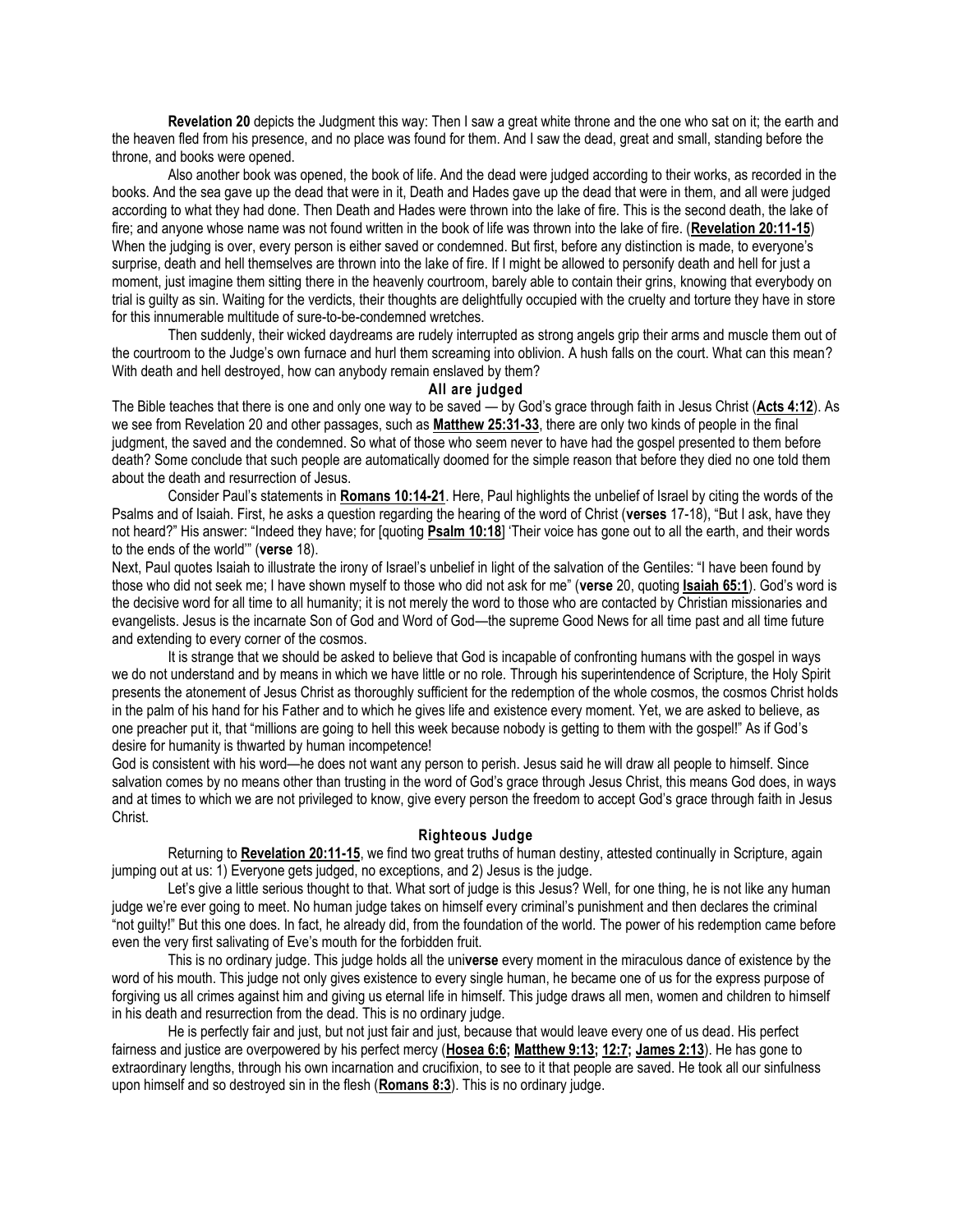This uni**verse** springs from the gracious freedom of the triune God to be who he will be. By his grace the worlds exist. By his grace every person exists. And by his grace the eternal Son of the Father became flesh for us, atoning for the sins of the whole world, that God's gracious purpose for us might be fulfilled in him, the eternal Son, Jesus Christ.

When all the people of the world, the great and the small (**[Revelation 20:12](https://biblia.com/bible/niv/Rev%2020.12)**), including all the dead (**verses** 12-13), stand before the judgment seat, they are facing Jesus Christ. Imagine the scene. Their judge, the one who holds their eternal fate in his hands, is the Lamb of God, the atoning sacrifice not only for our sins but also for the sins of the whole world (**[1 John](https://biblia.com/bible/niv/1%20John%202.1-2)  [2:1-2](https://biblia.com/bible/niv/1%20John%202.1-2)**). They are in the spike-pierced hands of the risen Son of God, the crucified and glorified Christ. They are at his mercy—at the mercy of the Author of mercy.

## **Judgment day**

Imagine you are sitting in the Court of the Uni**verse**, waiting with pounding heart for the Judge of All Things to walk in and pass judgment on you. You had never really taken seriously the idea of a final judgment. You had heard people talk about God, but it never really meant anything to you.

Now you realize that there really is an accounting to be given. The piper is going to be paid, after all. You are heartsick. Your breathing is shallow, rapid. Sweat is trickling down your spine. Your eyes focus on the signs above two doors behind the bench. One reads, Exit for Perfectly Sinless and Righteous Saints. The other reads, Exit for All Others. Flooding through your mind is a hideous collage of your lies, lust, meanness, betrayals, selfishness, greed. And now this is it, the day of reckoning. You know you've got no hope. You hear yourself groan.

Then the Judge walks in and takes his throne. His presence overwhelms you. He is like nothing you could have expected. The whole courtroom seems to come alive in response to him. He is the definition of power and of authority, yet he radiates peace, serenity and love. He is so compelling that your thoughts are no longer on yourself and your dread. Your body relaxes, an unexplainable joy bubbles up from the center of your being. As awesome as he appears, you suddenly feel you would rather be smothered in his embrace than live another moment without him. You know that whatever his verdict, it will be good, and you are no longer afraid of anything.

"How do you plead?" the Judge asks. His voice seems to draw the truth from your lips. "Guilty," you respond, and as you do, you realize two things at once, that you are deeply ashamed of your sinful life, and that the Judge has already dropped all charges against you. Your shame melts into grateful tears of joy and peace of heart as you receive his life-giving gaze into the depths of your soul.

"Guilty of what?" the Judge asks, with a playful smile. "There doesn't seem to be any record against you. Are you ready to join the celebration? Good. Let's go eat." He holds open the Exit for Perfectly Sinless and Righteous Saints and beckons you to enter with him.

However, you could plead not guilty and try to argue your case, demanding to demonstrate that you really are a right decent sort of fellow and should be counted among the saints because of all the quarters you put in that donation jar in the grocery store line. Or you could try to argue that you should be let off the hook because God has no right to impose his arbitrary rules on you in the first place. Or you could simply tell God to leave you alone, he can keep his gospel, you don't need it, you want none of his lovey dovey stuff, you'd rather keep what works for you, your survival of the fittest, dog-eat-dog, fend-foryourself way of life, where you are at least the master of your own domain. All these avenues allow you to exit with your nose in the air through the All Others door and find yourself where you like it best, in the dark, free to stew in your own self-satisfied juice.

#### **No need to worry**

Even if you don't like my little tale of the heavenly courtroom, the point is that there is no need to worry that our departed loved ones, nor any of the rest of the masses of humans who have died, are consigned to the eternal flames simply because no missionary reached them with the gospel message before they died. Jesus knows the gospel too, and he can present it even better than we can.

Sad to say, the Bible tells us that some will not accept the grace of the Creator and King (**[Matthew 25:46;](https://biblia.com/bible/niv/Matt%2025.46) [Revelation](https://biblia.com/bible/niv/Rev%2019.20)  [19:20;](https://biblia.com/bible/niv/Rev%2019.20) [20:15](https://biblia.com/bible/niv/Revelation%2020.15)**). They will not trust the Son of God and his Father. There could be no greater tragedy, no greater stupidity, than for guests invited to the Marriage Supper of the Lamb to reject God's free gift of grace in favor of their own pitiful and miserable attempts to make life worthwhile. But that is exactly what our broken human nature is bent toward doing.

Our "just desserts" oriented minds find it distressing to put all our eggs in the one basket of the Father's outrageous grace. Such a deal would mean not only that our hard work at being good didn't really matter in the end, but worse yet, that some pretty unsavory types might be allowed to stroll into the kingdom alongside us as well—just by believing in God's grace through faith in Jesus Christ.

There must be some way to distinguish the deserving, like us, from the undeserving, like that weed-smoking pimp on the corner. There must be some way that the good, decent people will get a better deal than the blatant sinners will get. This free, undeserved grace thing has too many question marks around it for us to be entirely comfortable with it. It is the Judgment of God's grace, and it works off its own logic, a logic as high above ours as heaven is above earth (see **[Isaiah 55:8-9](https://biblia.com/bible/niv/Isa%2055.8-9)** and **[Psalm](https://biblia.com/bible/niv/Ps%20103.11-14)  [103:11-14](https://biblia.com/bible/niv/Ps%20103.11-14)**).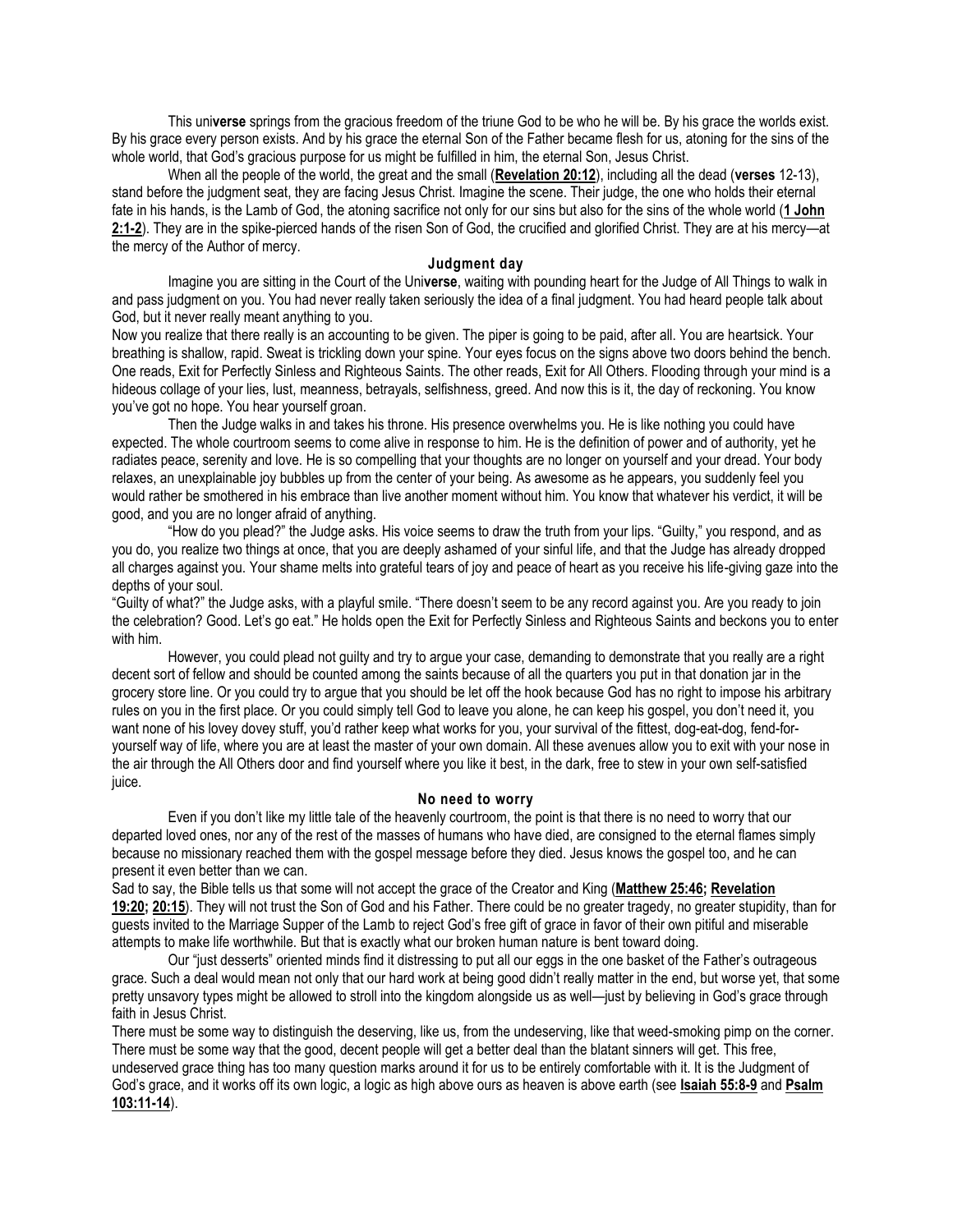## **Two sets of books**

A remarkable thing takes place during this heavenly judgment sequence of Revelation 20. First, all the dead are gathered and some books are opened (**verse** 12). Then, another book is opened – not the "books" just mentioned, but "another book," distinct from them. This book is called the Book of Life. Then these dead people are judged "according to their works, by the things which were written in the books."

These "books" contain the record of their works, all the evidence needed to judge them, and on the basis of the evidence, where do you suppose it leaves them? It leaves them in the same spot you and I are in—red-handed guilty. That is the hideous predicament of every one of these people, and in fact, the predicament of all people who have ever lived. "There is none righteous, no not one," God says. "All your righteousness is as filthy rags," is his assessment of where we humans stand in terms of judgment. "All have sinned and come short of the glory of God," just in case anyone is still wondering who "made it" and who didn't.

Just to be sure we understand that absolutely nobody is left out of this judgment, we are again told that everybody who has ever died is there: the sea gives up the dead in it and Death and Hades give up the dead in them (**verse** 13). Don't get the idea that anybody has slipped through the cracks. Everybody stands before this judgment seat. And all are judged "according to their works."

At this point, things seem to have taken an ugly turn. Everybody who has ever lived and died is condemned by their own actions as recorded in the books. They have to stand and wait their turn while Death and Hades get tossed into the ultimate incinerator (**verse** 14).

But wait! What is this? That "other" book turns up again. The judgment according to their works is not the end of the story! There is another book, the Book of Life, and the only ones who wind up in the lake with Death and Hades are those whose names don't appear in this Book (**verse** 15)! It was sitting there all along. Everybody whose name is in it gets a full pardon.

How do names get in it? By the atoning blood of Christ. The great mystery is that through Christ's Atonement, everybody's name is in it. Believers simply receive what was there for them all along.

"I tell you the truth, whoever hears my word and believes him who sent me has eternal life and will not be condemned; he has crossed over from death to life" (**[John 5:24](https://biblia.com/bible/niv/John%205.24)**). Those who will not believe, on the other hand, are unable to make the leap. This has been the message of Scripture all along, Old and New Testaments alike—a testament to Jesus Christ. "You diligently study the Scriptures because you think that by them you possess eternal life. These are the Scriptures that testify about me, yet you refuse to come to me to have life" (**[John 5:39-40](https://biblia.com/bible/niv/John%205.39-40)**).

There is only one way to be saved — faith in Jesus Christ. The very Law that brings condemnation by our failure to keep it also brings salvation through its proclamation that God would send his Messiah to rescue us from our sins. The curse of death does not have the last word! In Christ, all things are made new. The Word of Life is himself the final word for humanity!

#### **Sinners welcome**

In **[Matthew 25:31-46](https://biblia.com/bible/niv/Matt%2025.31-46)**, all people come before the judgment seat of Christ. On what basis does Christ separate the sheep from the goats? The Bible gives only one basis for salvation—either accept God's gift or reject it. One of the fascinating things in this parable is that the people who have been displaying the self-sacrificial love of Christ do not even realize they have been doing so. They have no personal sense of having been particularly good or holy or righteous. "When did we do all these things?" they ask, surprised.

Ironically, those who are rejected are also surprised, surprised that the judge would think they have done nothing worthwhile for God. "When did we fail to do all these things?" they ask, incredulous. They have no need, they believe, for this free and undeserved grace reserved for dirty sinners. They have a stack of good report cards and a pocket full of merit badges, and if that is not good enough for this so-called judge, then they want no part of his kingdom of losers.

### **It's about grace**

Who will love Jesus more—the one who is forgiven much, or the one who is forgiven little? Jesus poses the question in **[Luke 7:41-50](https://biblia.com/bible/niv/Luke%207.41-50)**. People who think they are decent moral folks don't seem to be looking for grace. People who know they are big sinners tend to be hungry for grace. Big sinners will get into the kingdom ahead of some big righteous people, Jesus says (**[Matthew 21:31](https://biblia.com/bible/niv/Matt%2021.31)**). A friend of sinners, he was called, and that is what he is (**[Luke 7:34](https://biblia.com/bible/niv/Luke%207.34)**). He is your friend and mine.

Religious people tend to think they have an inside track on who is going to be saved and who is not. The rule keepers, the good boys and girls and the holy people are in, and the troublemakers, the stinkers, the porn stars, the lowlifes, the unwed mothers and the like are out.

"Don't count on it," Jesus says. "You think you know about righteousness? Why won't you trust me to be your righteousness, because you can't even see you're nothing more than a dolled up corpse. You are so rotten your nose can't smell your own stink. I will have mercy on whom I want to, pal, so take what you've earned and get out of here" (forgive my loose paraphrase of **[Matthew 20:13-15](https://biblia.com/bible/niv/Matt%2020.13-15)**).

How many sinners have died longing for justice, for righteousness, for peace, for hope, for truth, for freedom, but having no clue where to find it? In Christ, and in Christ alone, these ageless quests are finally ended. "This is eternal life, that they may know you, the only true God, and Jesus Christ whom you have sent" (**[John 17:3](https://biblia.com/bible/niv/John%2017.3)**).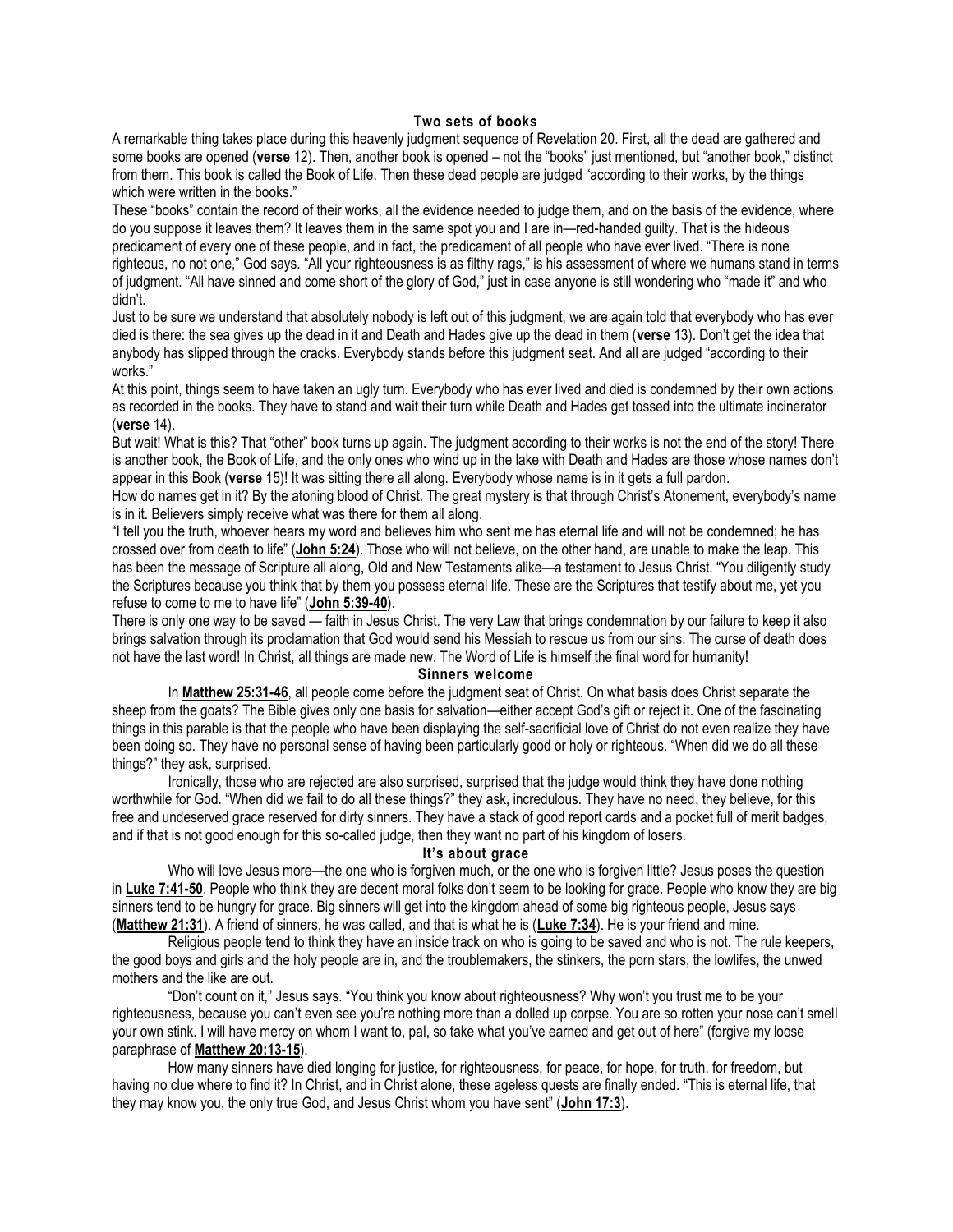Remember what happened when Jesus touched the lepers? Everybody else stayed as far from lepers as possible. But not Jesus. Not only was he unafraid to touch lepers, but when he touched them, the lepers got healed. Our minds are like lepers' bodies, hopelessly diseased and rotting. But when Jesus took human nature upon himself, not only did he not catch corruption from us, he healed us. He healed the human mind.

That healing is open to everyone. All it takes to receive that healing, to begin to experience the joy of that healed mind, to enter the kingdom of God, is accept his free gift—to trust that in Christ's death and resurrection, the astonishing almighty God of lavish love has done everything that needed to be done to secure our place at his table.

#### **The will of the Father**

In the last book of his Narnia Chronicles series, *The Last Battle,* Christian author C.S. Lewis presents a symbolic picture of the final judgment. A man who was well acquainted with the intimate love of our Savior, Lewis was not afraid to depict the gracious salvation of a soldier who died having never believed in the only name under heaven whereby people must be saved. When Emeth, the Calormen soldier, came face to face in the final judgment with Aslan, the Christ figure in the story, he immediately loved Aslan, knowing Aslan was the true longing of his soul.

Is this concept so far-fetched? The Lord who died for us while we were still sinners (**[Romans 5:8](https://biblia.com/bible/niv/Rom%205.8)**) knows those who are his (**[2 Timothy 2:19](https://biblia.com/bible/niv/2%20Tim%202.19)**). Jesus tells us that God did not send his Son into the world to condemn the world, but in order that the world might be saved through him (**[John 3:17](https://biblia.com/bible/niv/John%203.17)**). John tells us that Jesus died not only for our sins but also for the sins of the whole world (**[1 John 2:2](https://biblia.com/bible/niv/1%20John%202.2)**). Jesus is also the Lord of all space and all time!

Perhaps Lewis' depiction is not far off. In **[Matthew 25:31-46](https://biblia.com/bible/niv/Matt%2025.31-46)** we learn that Jesus lives in those who are his and that his works are accomplished in them even though they are not entirely aware of it. Is it too much to say that by God's grace such people might know and love the glorious risen Lord as the deepest longing of their souls? Is it too much to say that those whose hearts have become fully committed to whatever opposes the kingdom of God—some to the egotistic pursuit of their own ends, some to cruelty and hatefulness, some to evil and rebellion against whatever is good and pure—will be filled with terror and hate for him?

Even so, there is still the element of surprise, of supreme reversal, in which even the blackest human heart can be melted and transformed by the radical grace of our radically gracious God. "There are those who are last who will be first, and first who will be last," Jesus declares (**[Luke 13:30](https://biblia.com/bible/niv/Luke%2013.30)**). Human expectations of justice and fairness are knocked on their ear when God's Son starts shelling out the fabulous grace of his Father. Witness the parable of the workers in the field (**[Matthew 20:13-](https://biblia.com/bible/niv/Matt%2020.13-15) [15](https://biblia.com/bible/niv/Matt%2020.13-15)**). He is dangerous, this One, because he forgives where we can't muster forgiveness, and he blesses where we can't see any justification for blessing. He saves the undeserving, the "deserving" get mad about it, and he tells them they have no right to object.

What is God's will? Jesus said, "This is indeed the will of my Father, that all who see the Son and believe in him may have eternal life; and I will raise them up on the last day" (**[John 6:40](https://biblia.com/bible/niv/John%206.40)**). Some argue that God's will is also that a great many people *not* see the Son and not believe in him and not have eternal life so that he will not raise them up at the last day. But let them take their rain cloud somewhere else. That is not what the Bible says.

#### **Other objections**

Jesus Christ is the atoning sacrifice for the sins of the whole world (**[1 John 2:2](https://biblia.com/bible/niv/1%20John%202.2)**). Through Jesus Christ, God is pleased to reconcile all things to himself whether on earth or in heaven by making peace through Jesus' blood on the cross (**[Colossians](https://biblia.com/bible/niv/Col%201.20)  [1:20](https://biblia.com/bible/niv/Col%201.20)**). The vast majority of humans died without ever hearing the gospel. Therefore, we must take into consideration the possibility that their decision of faith, or decision of non-faith, may take place in the realm of death.

Objections to such a suggestion include the idea that the church is a little flock, so God intends to save only a few. The church may be a little flock in this age, but we are not talking about the church of this age. We are talking about people who did not know the gospel before they died. We are talking about the new creation in its full flower.

Another objection is that such trust in the grace of God for all humans would destroy any motive for spreading the gospel. To that, I can only say Nonsense. Jesus commanded us to spread the gospel, and that is sufficient motivation for any of us. Besides, one who possesses by God's grace and in the power of the Holy Spirit such good news cannot help but spread it. How can forgiven sinners like us want the rest of the world to continue living in the misery of not knowing that God loves them and has reconciled them to himself through the blood of his Son? As the Spirit dwells in us, how can we not care whether others continue to live hopeless in their sins without the healing balm of the Savior?

But to say that God depends on our puny and often destructive efforts is to limit God. God loves us so much that he grants us the grace to participate with him in his joy of bringing people to faith, but surely we can admit that our track record is such that he has to do more clean up after us than we are of actual help to him.

God gives humans freedom to trust him and also allows them not to trust him. Relationships are built on trust, and those who finally will not trust God will remain alienated from him. The Bible indicates that some people will not trust God to forgive them, but will instead by their own choice, in spite of their God-given freedom to believe, remain his enemies. On that topic, though, let's never get the idea that hell is on any kind of par with heaven. Hell is only a tiny weed bed in a dark corner under a porch on a little street in the outskirts of the vast immeasurable expanse of all things made gloriously new in